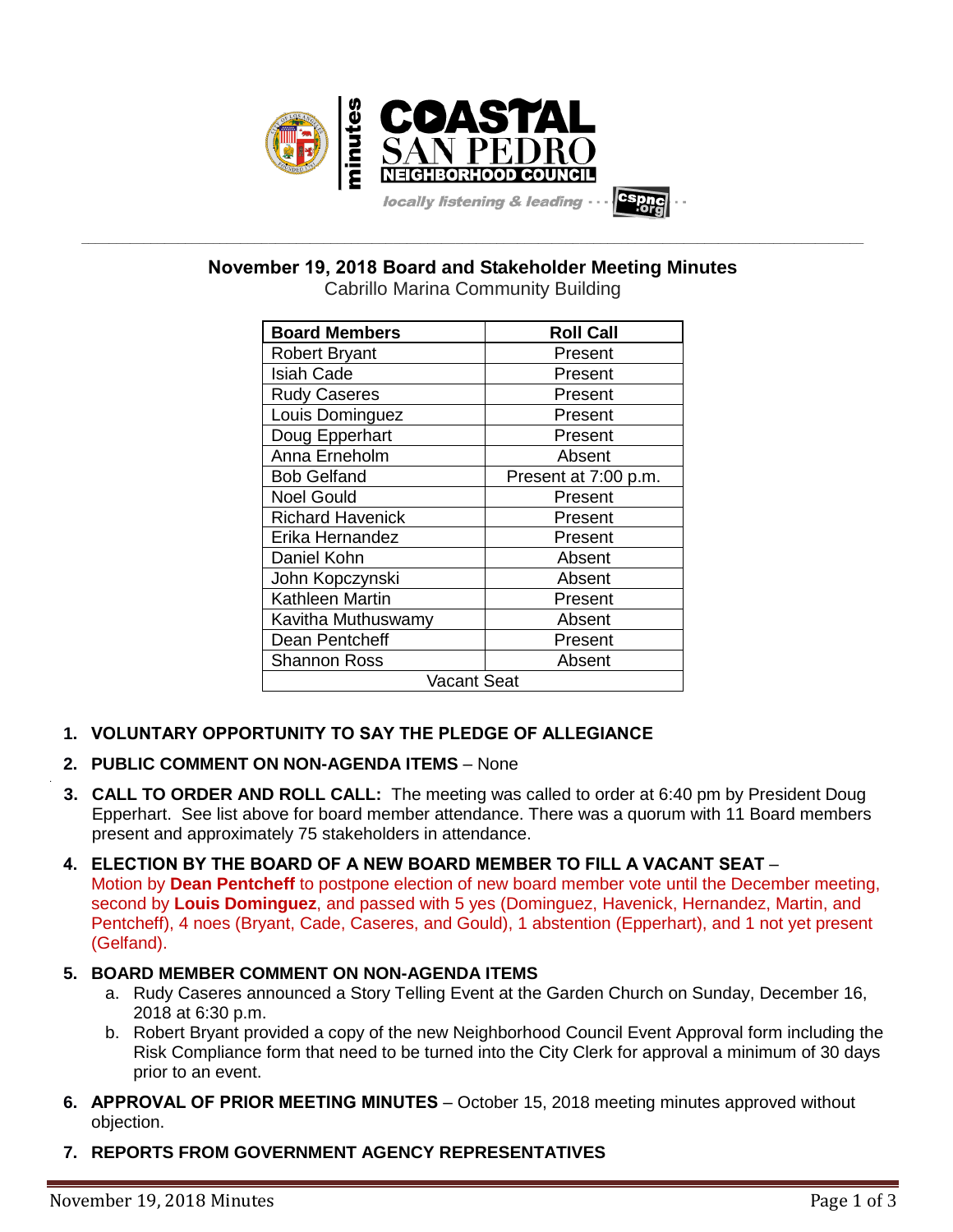- a. **LAPD** Senior Lead Officer Dan Brown filling in for Officer Winter
	- i. Officer Brown gave a brief overview of crime statistics for the area for the month of October.
	- ii. Due to Officer Winter having shoulder surgery we will have another SLO's filling in until at least January.
	- iii. The Senior Lead Officers for LAPD go dark in December for attending neighborhood council meetings due to all the other community activities they participate in, including Helping Badge. iv. Officer Brown answered questions from the board and stakeholders.
- b. **Department of Neighborhood Empowerment (DONE)** –Neighborhood Council Advocate Obiamaka Ude
	- i. The Los Angeles County Registrar Recorders office will be having Voting Centers to update the way people vote. They will be hosting several information sessions in January.
	- ii. The City Clerk has released a draft of the 2019 Election Handbook which she emailed to board members.
	- iii. Ms. Ude answered questions from the board and stakeholders.
- c. **Mayor Garcetti** Harbor Area Field Representative Johanna Rodriguez
	- i. Ms. Rodriguez gave a brief overview of her experience and answered questions from the board and stakeholders.

## **8. PRESENTATION FROM LOS ANGELES CITY CONTROLLER RON GALPERIN**

- a. Controller Galperin gave a detailed overview of the of the on-line Control Panel.
- b. He displayed one of the features called the Property Panel which maps all city owned properties.
- c. It is possible to look up detailed information about parking tickets on the site.
- d. Mr. Galperin answered questions from the board and stakeholders.

#### **9. MOTION TO RECOMMEND AWARDING A TOTAL OF \$2,500 IN NEIGHBORHOOD PURPOSE GRANTS –** Budget and Finance Committee

|    | <b>ENTITY</b>                           | \$ REQUESTED | <b>\$ REOMMENDED</b> |
|----|-----------------------------------------|--------------|----------------------|
| a. | Clean San Pedro                         | \$2,500      | 250<br>S.            |
| b. | Point Fermin Marine Magnet              | 500<br>S.    | <b>250</b>           |
| c. | Palos Verdes Peninsula Land Conservancy | \$3,000      | 400                  |
| d. | Marine Mammal Care Center LA            | \$1,500      | 500<br>S             |
| e. | <b>International Bird Rescue</b>        | \$2,500      | 500                  |
| f. | White Point Elementary                  | \$2,500      | 600<br>\$.           |
| g. | <b>Rainbow Services</b>                 | \$5,000      | Withdrawn            |
| h. | MySafe:LA                               | \$4,900      | Withdrawn            |
|    |                                         | Total        | \$2,500              |

Motion from committee passed with 9 yes (Bryant, Cade, Caseres, Dominguez, Epprhart, Gelfand, Gould, Havenick, and Pentcheff), 0 no, 1 abstention (Martin), and 1 ineligible (Hernandez).

## **10. MOTION REQUESTING THE PORT TO REPLACE THE EXISTING HARBOR BLVD. DOG PARK** – Parks and Coastline Committee

*Whereas,* the Port intends to close the existing Harbor Blvd. dog park under its jurisdiction; The Coastal San Pedro Neighborhood Council requests that the Port replace the dog park within the confines of the 22nd St. Park.

> Motion from committee passed with passed with 11 yes (Bryant, Cade, Caseres, Dominguez, Epprhart, Gelfand, Gould, Havenick, Hernandez, Martin, and Pentcheff), 0 no, and 0 abstention.

# **11. MOTION REQUESTING THE UNITED STATES NAVY TO EXTEND A SCOPING COMMENT PERIOD**

*Be it resolved that* the Coastal San Pedro Neighborhood Council urges the United States Navy to extend the scoping comment period by *be re-opened for a period of* 60 days for the Proposed Renewal of Fueling Operations at the Defense Fuel Support Point San Pedro.

> **Motion** by **Richard Havenick** to amend the motion to delete the word *by* and add '...scoping period *be re-opened for a period of* 60 days….' as noted above, second by **Bob Gelfand**, and passed with 11 yes (Bryant, Cade, Caseres, Dominguez, Epprhart, Gelfand, Gould, Havenick, Hernandez, Martin, and Pentcheff), 0 no, and 0 abstention.